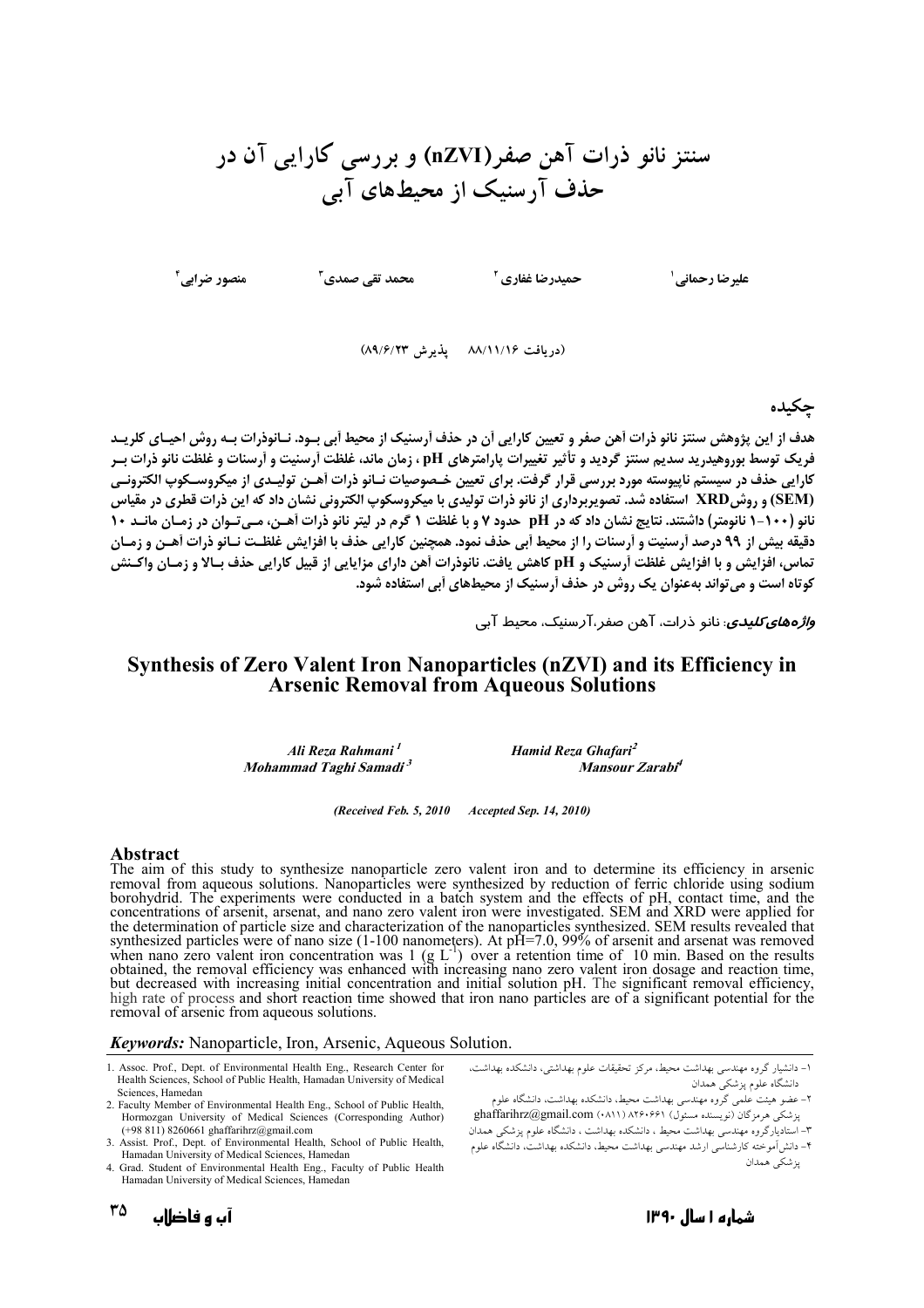۱ – مقدمه

آرسنیک یکبی از سرطانزاهـای شـناخته شـده اسـت کـه از طریـق فرایندهای طبیعی مانند واکنش های هوازدگی، فعالیتهای بیولوژیکی و انتشارات آتشفـشاني و همچنـین در اثـر فعالیتهـای انـسان ماننـد متالوژي، ساخت شيشه و سراميک، توليد ابر رسانهها، نيمه هادي هـا، ترانزیستور و لیزر وارد محیط زیست و در نتیجـه محـیطهـای آبـی مبي شـود [١-۴]. اسـتفاده طـولاني مـدت از آب آشـاميدني حـاوي آرسنیک خطرناک است. از نـشانههـای تمـاس مـزمن بـا آرسـنیک مي توان به افزايش پيگمانتاسيون، دي پيگمانتاسيون، كراتـوزيس، سرطان پوست و تعدادي از سرطان هاي داخلي، مشكلات جدي پوستي، نقص تولـد و مـشكلات توليـد مثلـي اشـاره نمـود. بـهنظـر می رسد بیماریهای قلبی و عصبی نیز به آلودگی آرسنیک ارتبـاط داشته باشند [۲، ۵ و ۶]. غلظت بـالای آرسـنیک در آب عـلاوه بـر سوء تغذيه و هپاتيت، باعث تشديد اثرات سمّى آن مىشود. سازمان بهداشت جهاني` و آژانس حفاظت از محیط زیست آمریکا<sup>۲</sup> غلظت مجاز برای آرسنیک را ۱۰µgL<sup>-1</sup> تعیین کردهاند [۲ ، ۷ و ۸].

آرســنیک در آب زیــر زمینــی عمــدتاً بــه شــکل آرســنیت  $\mathcal{F}(-1]$  يافت مسي شعود  $(H, AsO_4, H, AsO_4^2, HAsO_4^2)$ . روشهای متعددی در حذف آرسنیک از منابع آب استفاده شده است که متداولترین آنها تصفیه فیزیکـی- شـیمیایی شـامل تبـادل یـون. جذب، صافي غشلايي، ترسيب شيميايي و همچنين تبـديل ميكربـي است [۱ و ۳]. همـه فراینــدهای نــام بــرده دارای هزینــههــای سرمايهگذاري و بهرهبرداري بـالايي بـوده و لجـن زيـاد كـه حـاوي آر سنیک است تولید میکنند [۹].

در طی سالیان اخیر، استفاده از فلزات با ظرفیت صفر (ماننـد و Al° به عنوان عامل مؤثري براي اصلاح Snº . Znº .Fe آبهای آلوده مـورد مطالعـه قـرار گرفتـه اسـت. در بـین ایـن فلـزاتّ. استفاده از آهن با ظرفیت صفر (ZVI)<sup>۳</sup> بهدلیل فراوانی، ارزانی، غیبر سمّى بودن، واكنش سريع و توانايي و بازده بالا در تجزيه آلايندهما و همچنـین حـذف آرسـنیت As(III) و آرسـنات (As(V از آبهـای زیرزمینی بیشتر مورد توجه بـوده اسـت [۰، ۲، ۴، ۵، ۸، ۱۰-۱۳]. .<br>اولین بار در سال ۱۹۹۰، ZVI بهعنوان یک عامل تصفیه. در موانـع فعال نفوذپذیر (PRBs)<sup>۴</sup> برای تصفیه در محل منبع آب زیرزمینـی<sup>آ</sup> استفاده گردیـد. در هنگـام عبـور جریـان آب زیرومینـی از PRBs بهصورت یک دیواره حاوی گرانوله آهن، آلایندهها جذب و تهنشین

واکنشهای هتروژن در سطح ZVI بسیار پیچیده بوده و در نتیجه سطوح جاذب بـالقوهای را بـرای آرسـنیت و آرسـنات فـراهم میآورد. علّیرغم این پیچیدگی، مطالعات صورت گرفته بـا اسـتفاده از اسيكتروسكويي جـذب اشـعه X نـشان مـى دهـد كـه محـصولات حاصل از واکنش آرسنیت و آرسنات با ZVI، شامل کمپلکسهای سطحی آرسنیت و آرسنات بر روی هیدروکسیدهای آهن است [۱]. حذف گونههای آرسـنیک بـهوسـیله ZVIدر شـرایط بـی هـوازی بـه كاهش الكتروشيميايي (As(III به (As(0) كه حلاليت كمتـرى دارد و جذب (As(III) و (As(V) بهوسیله هیدروکسید تشکیل شـده بـر روی سطح Feº مربوط میشود. در شـرایط اتمـسفری، میـزان حـذف As(III) و As(V) افزايش مي يابد. حـذف سـريع As(III) و As(V) در شرایط هوازی در اثر جـذب بـر روی هیدروکـسید آهـن تـشکیل شده در اثر اکسیداسیون  $\rm{Fe}^0$  اتفاق میافتد [۱۱]. با وجود مزایـای زیاد این فرایند در حذف آلایندهها، مشکلاتی مانند نیـاز بـه مقـادیر زياد يودر آهـن، هزينـههـاي مربـوط بـه سـاخت ديـواره بـهويـژه در آبخوانهای عمیق و انعطاف پذیری کم این تکنولوژی بعد از ساخت دیواره، کاربرد آن را با مشکلاتی مواجه نموده است.

مطالعات نـشان داده اسـت كـه واكـنش يـذيري ZVI بـاكـاهش اندازه آن در مقیاس نانو  $\rm{^{''}}(nZVI)$ افزایش قابل توجهی پیدا میکند [۲]. ایسن مطالعسات در خسصوص اسستفاده از nZVI در کنتسرل آلو دگی های محیطی از جمله پرکلرات، کروم، سرب، اسید هیومیک، نيترات، مس، روى، TCE و غيره انجام شده است [١٤-٢٣].

میزان واکنش پذیری نانو ذرات آهن ۱۰۰۰-۵۰۰ برابر بیـشتر از یودر آن است. هزینههای جاری نـانو ذرات آهـن ۵۰ دلار در هـر کیلوگرم است در حالی که این هزینهها بـرای پـودر آهـن بـا در نظـر گرفتن مقدار مورد نیاز و سـطح مقطـع آنهـا. ۲۰۰ دلار در کیلـوگرم بر آورد شده است. nZVI بهدلیل اندازه بسیار کوچک، نـسبت سـطح به حجم زیاد و واکنش پذیری بالا، پتانسیل زیادی بـرای اسـتفاده در محيط زيست دارد. علاوه بر ايـن، nZVI بـهدليـل انـدازه كوچـک و قابليت باقي ماندن در سوسيانسيون مي تواند بهطور مؤثر توسط آب زیرزمینـی منتقـل شـده و بـهصـورت ذرات فلـزي بـه درون خـاک، رسوبات و آبخوانها تزریق شود و نیاز به سـاخت PRBs را مرتفـع سا; د.

با توجه به دلايل بالا، هدف اين پژوهش سنتز نانو ذرات آهن و

World Health Organization (WHO)

US. Environmental Protection Agency (USEPA)

Zero Valent Iron (ZVI)

Permeable Reactive Barrier

In Situ

 $<sup>6</sup>$  Nanoparticle Zero Valent Iron</sup>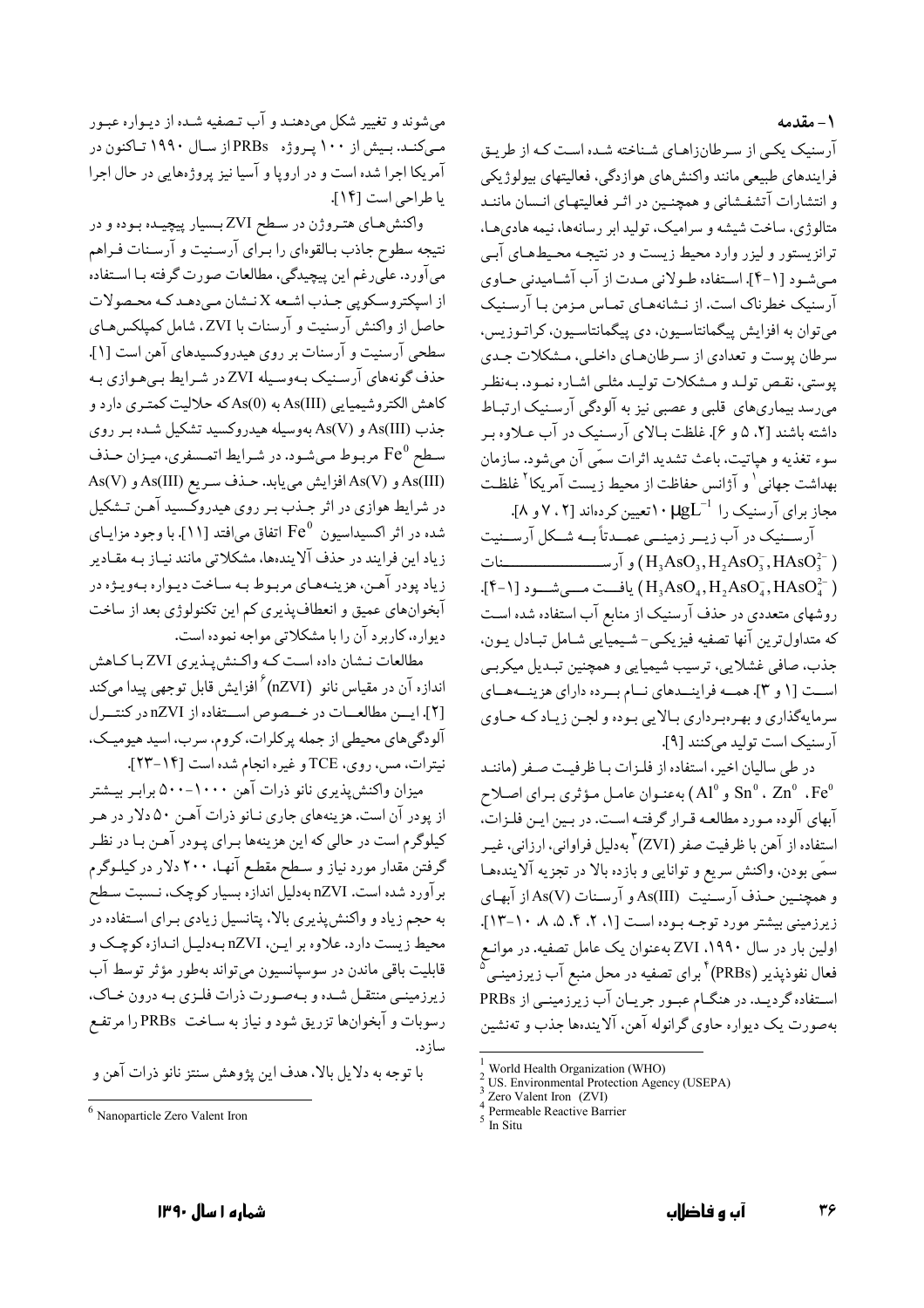بررسی کارایی آن در حذف آرسنیت و آرسنات از محیطهای آببی بود. همچنـین تـأثیر غلظتهـای آرسـنیت و آرسـنات، pH . nZVIو زمان تماس در این یژوهش مورد بررسی قرار گرفت.

> ۲- مواد و روشها ٢-١-سنتز نانو ذرات آهن

نانو ذرات با افزودن محلول بوروهيدريند سنديم (NaBH<sub>4</sub>)  $\cdot$ / ۱۶ مولار بـه محلـول کلریـد-فریـک ( FeCl3.6H2O ) ۰/۱ مولار در دمای محیط سنتز شد. برای ساخت محلـول کلریـد فریـک از آب دیونیزه خنثی سازی شده باگاز نیتـروژن و بـهمنظـور سـاخت محلول بوروهیدرید سدیم از سود ( NaOH) ۰/۱ مولار استفاده شـد. پـس از آمـادهسـازي محلولهـا، محلـول بوروهيدريـد سـديم بهصورت قطره قطره و در شرايط اختلاط شـديد و خـلأ بـه محلـول كلريد فريك افزوده شد. اين مرحله حدود ٣٠ دقيقه بهطول انجاميد. در زمان انجام واكنش، درب ظرف كاملاً بسته شد تا سنتز نانوذرات در شرایط خلأ صورت گیرد. بوروهیدریدسدیم طبـق واكـنش ١ بـا کلر پد فریک واکنش داده و سبب احیای  $\mathrm{Fe}^{4}$  به  $\mathrm{Fe}^{9}$ گر دید

 $2FeCl<sub>3</sub> + 6NaBH<sub>4</sub> + 18H<sub>2</sub>O \rightarrow 2Fe<sub>cs</sub><sup>0</sup>$  $(1)$  $+6B(OH)$ <sub>3</sub> + 21H<sub>2</sub> + 6NaCl

پس از انجام این واکنش، نانوذرات آهن بهصورت ذرات سیاه رنگ بسیار ریزی تهنشین شدند. این واکنش در زیر هود انجـام شـد زيرا در اثر واكنش،اي شيميايي،گاز هيـدروژن بـهعنـوان محـصول جانبی تولید میگردد. علاوه بر این لازم است برای اختلاط ظرف واکنش از یک همزن مقاوم به انفجار استفاده نمـود تـا امکـان جرقـه كاهش يابـد. بـراي تعيـين خـصوصيات نـانوذرات آهـن توليـدي از ميكروسكوپ الكترونمي SEM و دستگاه تفرق اشعه X(XRD) استفاده گ دید.

۲-۲- آزمایش های حذف آرسنیک

در این مطالعه نانو ذرات آهن بهصورت روزانه سنتز و استفاده شـد. برای ساخت محلولهای استاندارد آرسـنیت و آرسـنات بـهترتیـب از .<br>آرسنیت سدیم و آرسنات سدیم استفاده گردید. آزمایش ها در دمای ۲ ±۲۰ درجه سلسیوس و در ارلن ۲۵۰ میلی لیتری بهعنـوان ظـرف واكنش انجام شد. تأثير فاكتورهاي pH(۴.۳ و ۷)، زمان مانـد ( ۲ ، ۰۵، ۱۰ و ۱۵ دقیقه)، غلظت نـانو ذرات (۰/۱، ۰/۲۵، ۰/۰و ۱ گرم در لیتر) و غلظت آرسنات (۵،۳، ۱۵،۱۰، ۲۵، ۲۰ و ۳۰ میلیگرم در لیتر) بر کارایی حذف مورد بررسی قرار گرفت. در هـر سری از آزمایشها، دو پارامتر ثابت بود و با تغییر دو پارامتر دیگـر تأثير آنها مـورد بررسـي قـرار مـي گرفـت. در طـول زمـان واكـنش، محتويات ظرف بەوسيلە يك همـزن مغناطيـسى بـا سـرعت حـدود ١٥٠ دور در دقيقـه اخـتلاط يافـت و بعـد از اتمـام زمـان واكـنش، بهمدت ۵ دقیقه به حالت سکون نگه داشته شد تا نـانو ذرات واکـنش کرده با آرسنیت و آرسنات، تەنشین شوند. سپس بخش رویبی ظرف با سرعت ۳۰۰۰ دور در دقیقه بهمدت ۱۵ دقیقه سـانتریفیوژ شـد و يس از عبور از فيلتر غشايي با قطـر منافـذ ۰/۴۵ميكـرون، غلظـت آرسـنيت و آرسـنات باقيمانـده بـهروش(As)SDDC و بـا استفاده از اسيكتروفتومتري UV- VISIBLE با دستگاه UV-1700 مدا ، شیماد; و ` انداز هگیری شد [۲۴].

## ٣-نتايج ۰-۳-خصوصیات نانوذرات تولیدی

در شکل ۱ تصویر نانوذرات سنتز شده نشان داده شـده اسـت. نتـایج حاصل از SEM ذرات، اندازه ذرات تولیدی را درمحدوده نانو نـشان می دهد که به عنوان نمونه دو ذره ۲۱ و ۵۱ نانومتری در ایـن تـصویر بـا ضربـدر مشخص شده اسـت. آنــاليز XRD بـر روى نمونــههـاي

 $1$  Shimadzo



شكل ١- تصاوير SEM از نانو ذرات آهن سنتز شده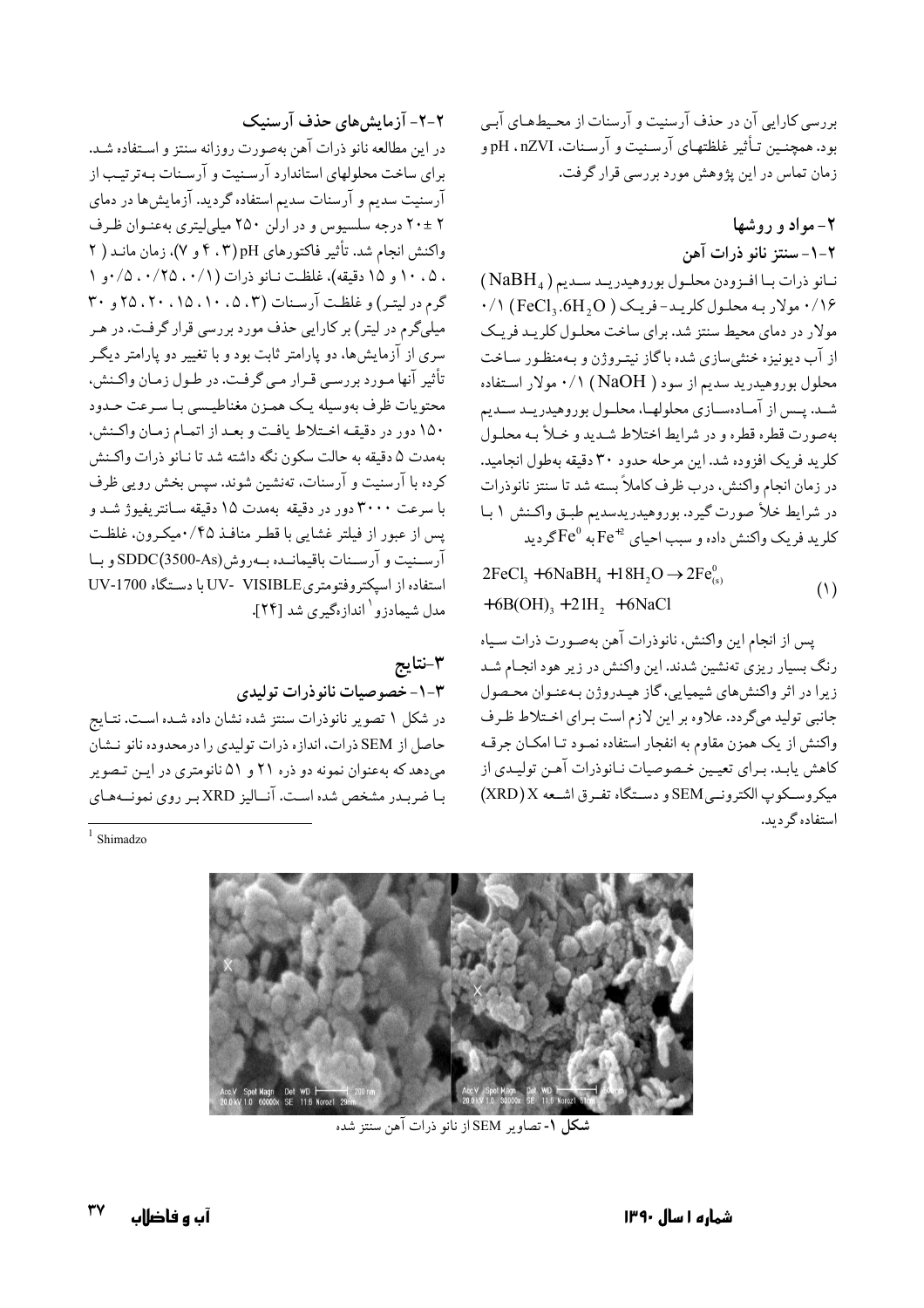تولیدی نیز در شکل ۲ نشان داده شده است. در زاویههای ۱۴/۰۶. ۲۶/۹۴۵، ۳۶/۲۹، ۳۸/۰۳، ۳۸/۰۳ و ۴۶/۷۸ = 20، منحنــــــــــــی دارای بالاترین پیک بودکه در مقایسه با استاندارد ۴۴- ۱۴۱۵ # ICDD Card مشخص گرديـد كـه كـاني از نـوع ليپيـدو كروكيـت (FeOOH) بود. همچنین در زاویـه ۴۴/۶۷=20 طبـق اسـتاندارد  $\text{F}e^0$  مشخص گردید. ICDD Card # = ۰ ۶ مشخص گردید.

۲-۲-نتایج حذف آرسنیک نتايج حاصل از تأثير تغييـر پارامترهـاي مختلـف بـر كـارايي حـذف آرسنیت و آرسنات توسط نـانو ذرات آهـن تولیـدي در نمودارهـاي مندرج در شکلهای ۳ تا ۶ آورده شده است. برای تعیین میزان تـأثیر

فرایند و محاسبه کارایی فرایند در هر مرحله از آزمایش هـا از رابطـه ٢ استفاده شد

$$
\%E = \frac{C_0 - C}{C_0} \times 100
$$
\n<sup>(1)</sup>

که در این رابطه و C به ترتیب نشان دهنده غلظتهای اولیـه و ثانو یـه آرسـنیک در g هر مرحله است.

همانطور که بیان شد در هر مرحله از آزمیایش هیا بیا ثابت نگبه داشتن دو پارامتر و با تغییر دو پارامتر دیگر، اثر فاکتورهای مختلف ب کیارایے حیدف سے رسے شد. در میے حله اول، pH و غلیظت آرسنیت و آرسنات بهعنوان فاکتورهای ثابت در نظر گرفتـه شـد و تأثير غلظت نانوذرات و زمان تماس مورد بررسي قرار گرفت.



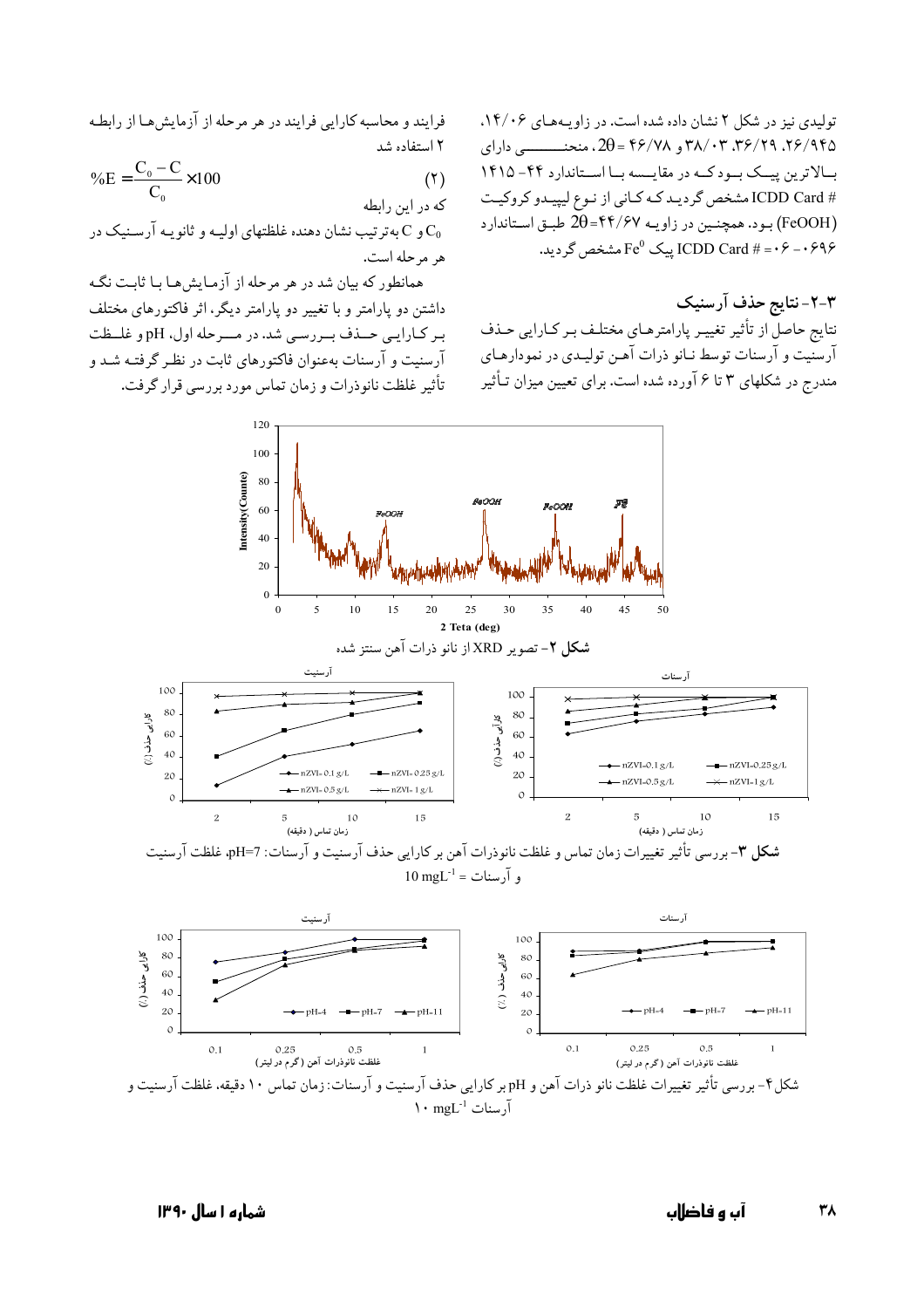

pH= $V$ , C nZVI=1 g L<sup>-1</sup>

۴-نتايج و بحث نتایج بهدست آمده از این پژوهش حاکی از آن است کـه نـانو ذرات آهن در محدوده وسیعی از pH و در مدت زمان کوتـاهی، آرسـنیک را به طور مؤثر از آب حذف مي نمايد و مـي توانـد بـهعنـوان روشـي جدید برای تصفیه در منبع و در محل تصفیهخانـه آب اسـتفاده شـود. همانطور كه از نتايج مشخص است با افزايش زمان تماس و غلظت نانو ذرات، كـارايي حـذف آرسـنيت و آرسـنات افـزايش مـيLيابـد. افزایش کارایی حذف با گذشت زمان به این دلیل است که با گذشت زمان ايجاد حفره و خـوردگي در سـطح آهـن بيـشتر شـده در نتيجـه سطح مقطع جذب و كارايي حـذف نيـز افـزايش مـي يابـد. ضـمناً بـا گذشت زمان جایگاههای فعال برای جذب آرسنیک تغییر میکند و تعداد محصولات حاصل از واكـنش آهـن در محـيط آبـي افـزايش می یابد که این موضوع نیز سبب افزایش کارایی حـذف بـا افـزایش زمان ماند مي شود. همچنين علت افزايش كارايي حـذف بـا افـزايش غلظت نانو ذرات، افزايش محلهاي فعـال سـطحى جـذب و امكـان برخسورد بيسشتر بسين آرسسنيك بسا نسانو ذرات آهسن و افسزايش واكنش هاي اكسيداسيون و احيا است[A]. بـا افـزايش pH، كـارايي حذف آرسنیت و آرسنات کیاهش مبی یابید [۸ و ۱۱]. در شرایط قليـايي، يــونهــاي آهــن در اثــر برخــورد ســطح نــانو ذرات بــا نتايج اين بخش از آزمايش،ا در شكل ٣ آورده شـده اسـت. مطـابق شکلها، نانوذرات با غلظت ۱ گرم در لیتـر در زمـان تمـاس ۵ دقیقـه، آرسنیت و آرسنات را بهطور کامل حذف نمود. در مرحله بعد، زمان تماس بهينـه بـهدسـت آمـده از مرحلـه اول (١٠ دقيقـه) و غلظـت آرسنيت و آرسنات ثابت و تـأثير pH و غلظت نـانوذرات مـورد بررسی قرار گرفت که نتـایج آن در شـکل ۴ آورده شـده اسـت. ایـن نتايج نشان مىدهد كه با افزايش pH، كارايي حذف كاهش مى يابد. در pH برابر ۴ و در غلظت نانوذرات آهن ۰/۵ گرم در لیتـر، حـذف بهطور كامل صورت گرفت. در مرحلـه سـوم بـا ثابـت نگـه داشـتن غلظت نانوذرات آهـن و غلظـت آرسـنيک (آرسـنيت و آرسـنات). تأثیر pHو زمان تماس بر کارایی حذف مورد بررسی قرار گرفت که نتايج آن در شكل ۵ نشان داده شده است. هرگاه غلظت آرسـنات در محیط آبی با pH برابر ۰،۷ ^۱۰ میلیگرم در لیتر باشد، بـا اسـتفاده از نانو ذرات آهن با غلظت بالاتر از ۰/۵ گرم در لیتر میتوان پـس از گذشت ۱۰ دقیقه تمام آرسنات را حـذف نمـود. در مرحلـه آخـر بـا ثابت نگه داشتن سایر فاکتورها تأثیر غلظت آرسنیت و آرسنات بـر كارايي حذف آن توسط نـانو ذرات مـورد بررسـي قـرار گرفـت. بـا افزایش غلظت آرسنیت و آرسنات کـارایی حـذف کـاهش یافـت. نتايج اين بخش نيز در شكل ۶ آورده شده است.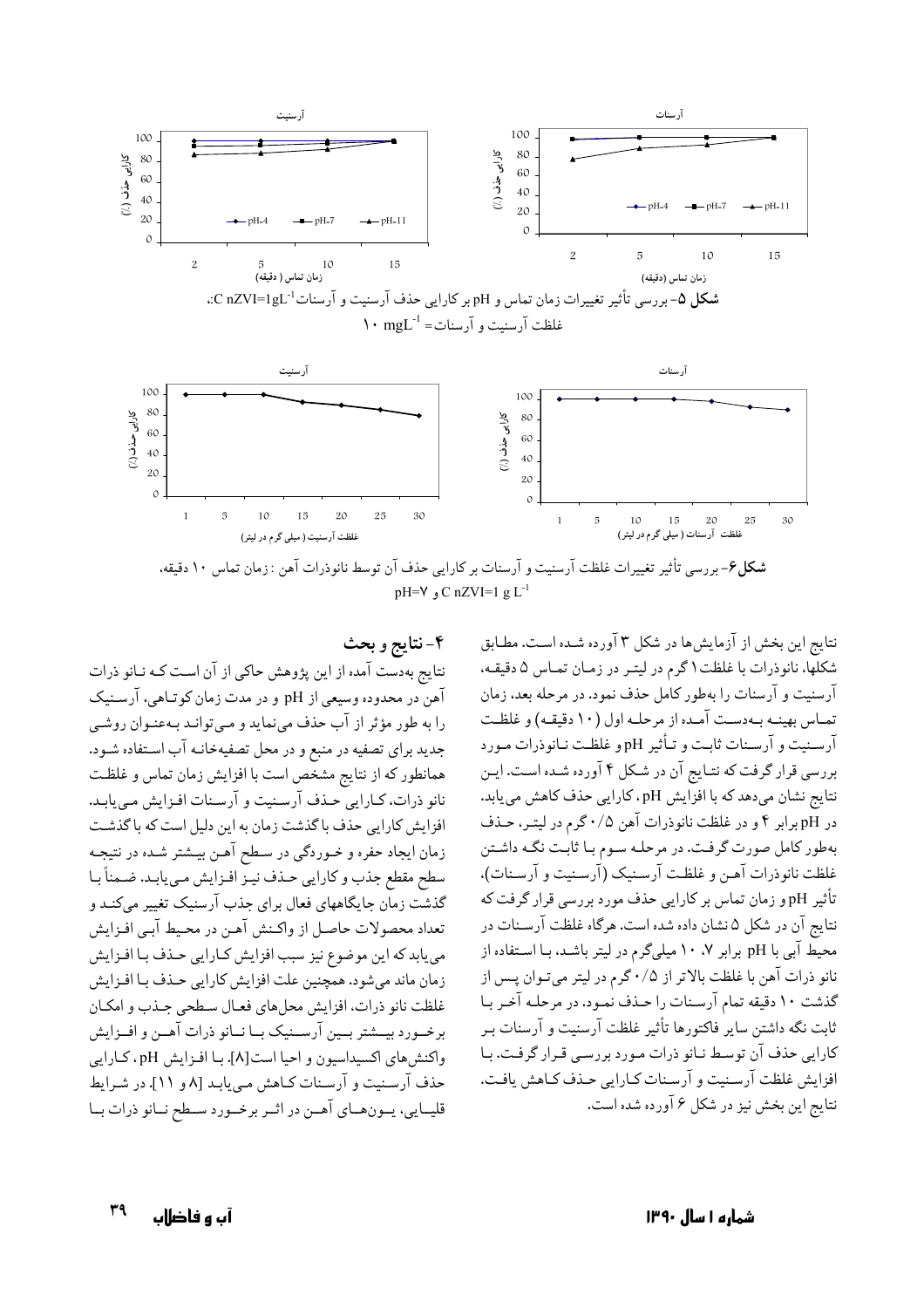دارای بار مثبت است. بنابراین این گونهها احتمالاً گونـههـای اصـلی هستند که در این محدوده pH ، جذب میگردند. با افزایش pH ، بـار نانو ذرات منفـي شـده و در اثـر نيـروي دافعـه بـين آرسـنات و نـانو ذرات، میزان جذب کـاهش مـی یابـد. همچنـین بـا افـزایش غلظـت آرسنیت و آرسنات نیز کارایی حذف آنها کاهش می یابد.

۵- نتيجهگير ي

با توجه به نتايج حاصل از تحقيق، نانوذرات آهـن داراي مزايـايي از قبيل كارايي حذف بالا و زمان واكنش كوتـاه بـوده و مـي توانـد بـه عنوان یک گزینه مناسب در حـذف آرسـنیک از محـیط هـای آبـی مطرح گردد.

# ۶- قدر دانب

نویسندگان مقاله از معاونت محترم پژوهشی دانشگاه علـوم پزشـکی همدان و ستاد ویژه توسعه فناوری نانو بهخاطر حمایت مـالی از ایـن تحقيق و فـراهم نمـودن امكانـات لازم و همچنـين از خـانم مهنـدس ناظمی کارشناس محتـرم گـروه مهندسـی بهداشـتمحـیط بـه خـاطر همکاری در انجام تحقیق تشکر و قدردانی می نمایند.

رادیکال های هیدروکسیل بهصورت محلول در آمـده و باعـث تولیـد رسوب هيدروكسيد آهن مي شـود. ايـن رسـوب، جايگاههـاي فعـال سطحی بـر روی نــانوذرات را اشــغال نمــوده و از فعالیــت بیــشتر ممانعت پەعمىل مے آورد [۲۵]. در pH زېبر ۹/۲، H3AsO3 گونيە غالب آرسنیک در محیط آبی بوده و احتمالاً گونـه اصـلی اسـت کـه جذب مي گردد. وقتى pH به بالاي ٩/٢ مى رسـد، H3AsO3 گونـه غالب آرسنیک است در حـالی کـه سـطوح محـصولات خـوردگی nZVI منفى ( Fe(III)-O ) است كـه سـبب دافعـه الكترواسـتاتيكي می گردد. این رفتار وابسته به pH در جـذب (III) AS، بـر روی اكسيد آهن، ژئوتيت سنتتيك و مگنتيت نيـز مـشاهده شـده اسـت [۲۵]. در تحقیق کانل و همکـاران <sup>۱</sup>، جـذب ۱۰۰ درصـد (AS(V در محدوده pHیین ۳ تا ۸۴/۷،۷ درصد در pH برابر با ۹ و ۳۷/۹ درصد در pH برابر با ١١ اتفاق افتاده است. نتـايج ايـن پـژوهش بـا یژوهش ذکر شده مشابهت دارد. این روند وابستگی به pH همچنـین در طول جذب (AS(V بهوسیله اکسیدهای آهن مختلف نیز مشاهده شده است که ممکـن اسـت بـه يونيزاسـيون جـاذب و جـذب شـونده مربوط باشد [٢]. در pH ٢ تا ٠٧، آرسنات به شكل  $\mathrm{H_{2}AsO_{4}}$ و -HAsO42 است در حالي كه در ايـن محـدوده pH نـانو ذرات آهـن

۷- مر اجع

- 1- Kanel, S.R., Manning, B., Charlet, L., and Choi, H. (2005). "Removal of Arsenic(III) from groundwater by nanoscale zero-valent iron." Environ. Sci. Technol., 39, 1291-1298.
- 2- Kanel, S.R., Greneche, J.M., and Choi, H. (2006). "Arsenic (V) removal from groundwater using nano scale zero-valent iron as a colloidal reactive barrier material." Environ. Sci. Technol., 40, 2045-2050.
- 3- Tyrovola, K., Nikolaidis, N.P., Veranis, N.S., Kallithrakas-Kontos, N., and Koulouridakis, P.E. (2006). "Arsenic removal from geothermal waters with zero-valent iron effect of temperature, phosphate and nitrate." Water Research, 40, 2375-2386.
- 4- Rahmani, A. R., Ghaffari, H. R., and Samadi, M. T. (2010). "Removal of arsenic (III) from contaminated water by synthetic nano size zerovalent iron." World Academy of Science, Engineering and Technology, 62, 1116-1119.
- 5- Cornejo, L., Lienqueo, H., Arenas, M., Acarapi, J., Contreras, D., Yanez, J., and Mansilla, H.D. (2008). "In field arsenic removal from natural water by zero-valent iron assisted by solar radiation." Environmental Pollution, 156, 827-831.
- 6- Nguyena, T.V., Vigneswaran, S., Ngoa, H.H., Kandasamya, J., and Choi, H.C. (2008). "Arsenic removal by photo-catalysis hybrid system." Separation and Purification Technology, 61, 44-50.
- 7- Konstantina, T., Nikolaos, P., Nikolaos, V., Nikolaos, K., and Pavlos, E. (2006). "Arsenic removal from geothermal water with zero-valent iron-Effect of temperature, phosphate and nitrate." Water Research, 40  $(12)$ , 2375-2386.
- 8- Konstantina, T., Elpida, P., and Nikolaos P.N. (2007). "Modeling of arsenic immobilization by zero valent iron." European J. of Soil Biology, 43, 356-367.

۴٠

 $1$  Kanel et al.